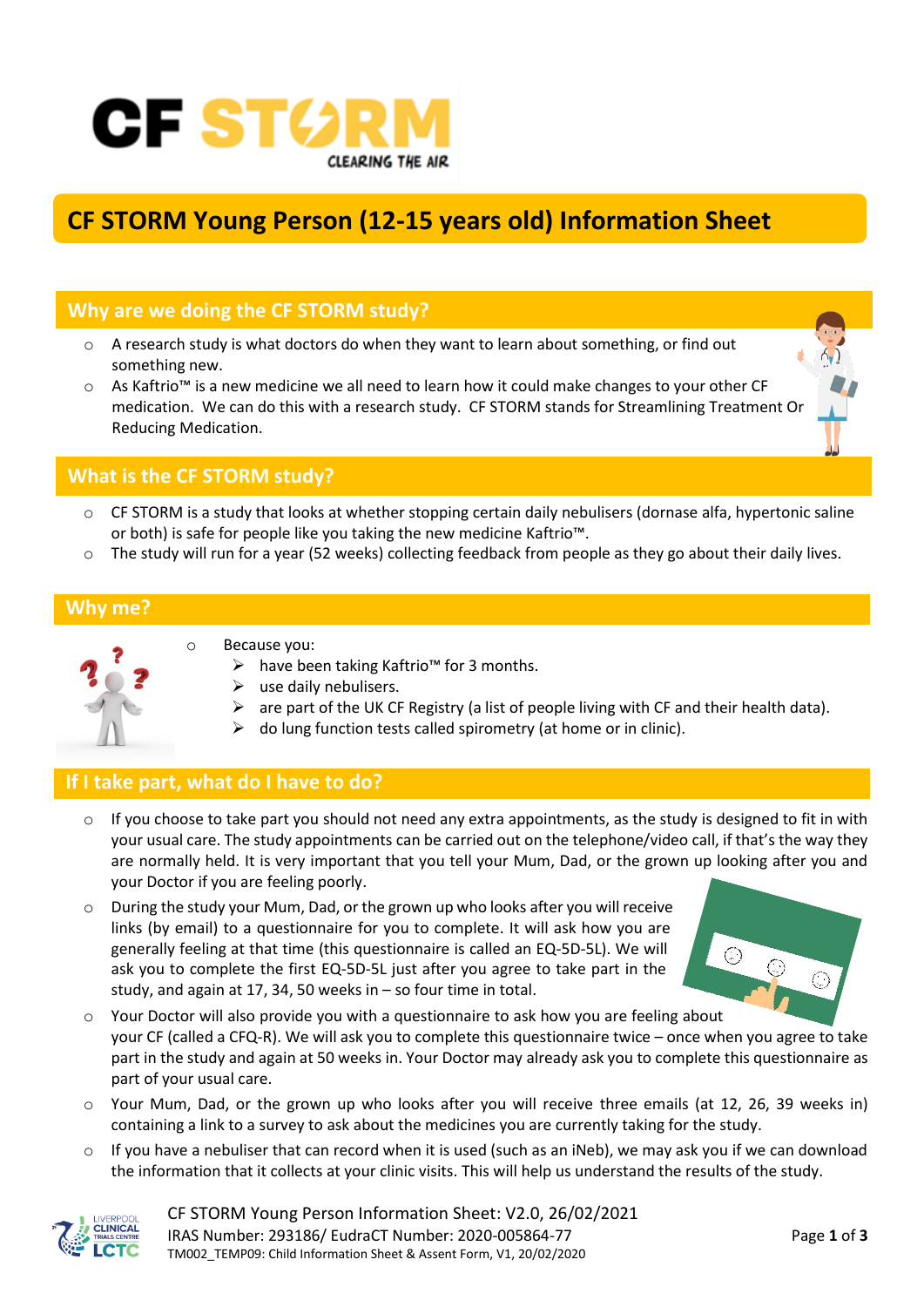## **How will my medicine change if I take part?**

- o During the study you will be asked to join a group so you either:
	- 1. continue taking your daily nebulisers as usual.
	- 2. **or** stop taking the following nebulisers:
		- · dornase alfa (which you may know as DNase or Pulmozyme®)
		- hypertonic saline (which you may know as Nebusal® or MucoClear®)
		- · or both dornase alfa and hypertonic saline
- o You will carry on taking all your other medicines as usual.
- o You won't choose which you join. A computer will decide this.

#### **Do I have to take part?**

- $\circ$  No, not at all. It's completely up to you! If you don't want to take part, just tell your Mum, Dad, or the grown up who looks after you. It won't change how you are looked after by your CF team.
- $\circ$  If you decide to take part, that would be really helpful. If you change your mind, that's OK as well. You don't have to tell us why you changed your mind.

## **Are there benefits and risks of taking part?**



 $\circ$  If you are asked to stop taking your daily nebulisers you will have to take less medicines in total each day. However, it may prevent your lungs from working as well as they should.  $\circ$  There will always be a member of you CF team that you or your Mum, Dad, or the grown up who looks after you can phone if you have any worries.

## **Who will my information be shared with?**

 $\circ$  We will ensure your information is correct and that it is shared in a way that only those who need it to answer the study question will have access to it. Your information may be helpful to researchers running other studies. These researchers may be from universities, NHS organisations or companies involved in health and care research in this country or abroad. Your information will only be used in accordance with the UK Policy Framework for Health and Social Care Research, or equivalent standards.

## **Who is running the CF STORM study?**

- o Alder Hey Children's Hospital NHS Foundation Trust is responsible for managing this study. They have asked that the day to day running of the study is carried out by a team based at the Liverpool Clinical Trial Centre (LCTC, part of the University of Liverpool). There are two doctors running the study, based at University of Liverpool and University College London. They are supported by a large team from across the UK, including CF doctors looking after adults and children, and health economics researchers from University of East Anglia. LCTC work with the UK CF Registry who provide the database for your CF Team to record your data on.
- o The money needed to set up and run this study has been provided by National Institute for Health Research-Health Technology Assessment programme.



CF STORM Young Person Information Sheet: V2.0, 26/02/2021 IRAS Number: 293186/ EudraCT Number: 2020-005864-77 Page **2** of **3** TM002\_TEMP09: Child Information Sheet & Assent Form, V1, 20/02/2020